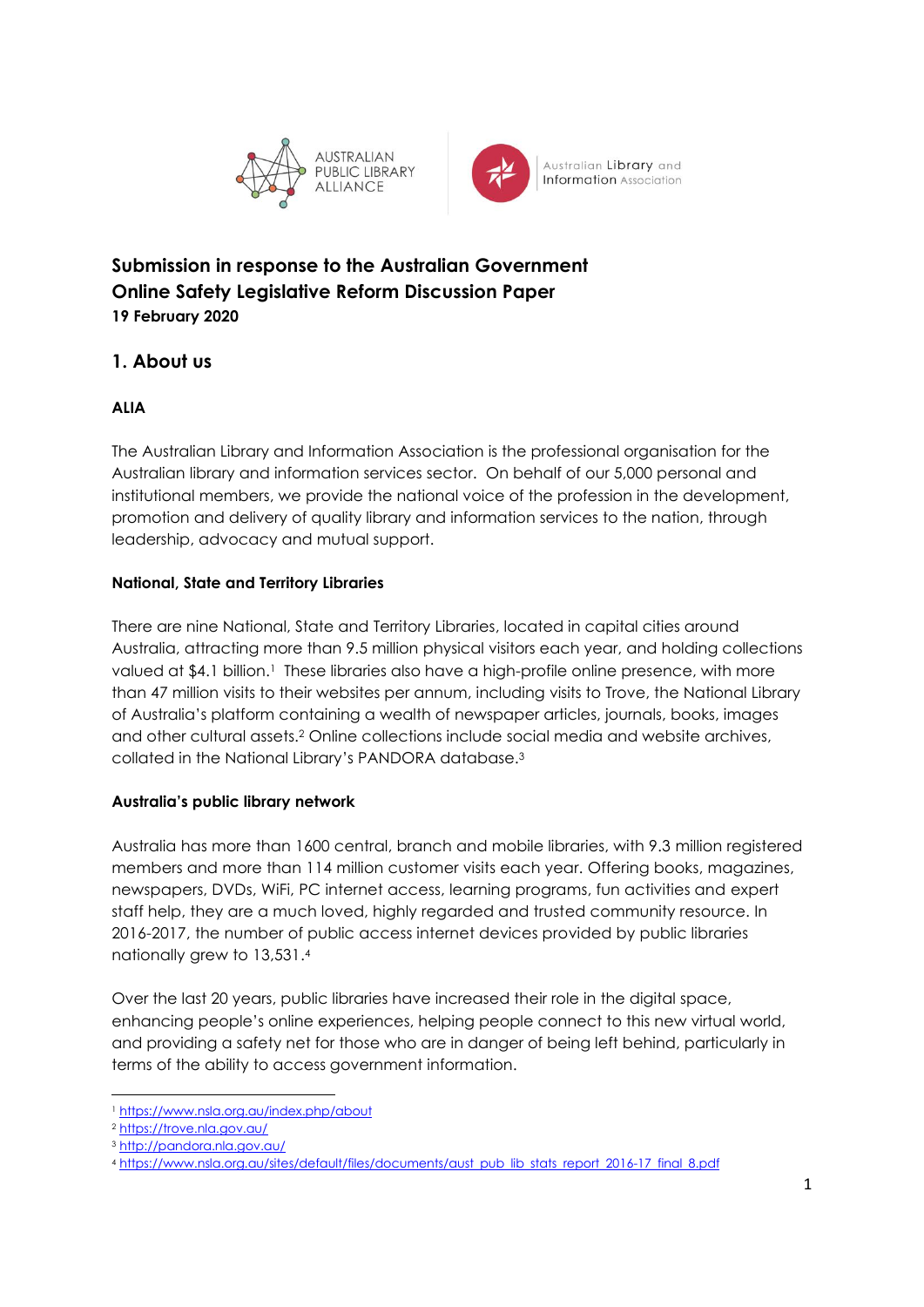#### **Education and special libraries**

In addition to our National, State, Territory and public libraries, there are approximately 9,400 school libraries, 2,000 special libraries (health, law, government, corporate, heritage, arts, media) and 450 university and TAFE libraries. Nearly all libraries have an online presence and most provide internet-enabled devices for their users.

# **2. A new Online Safety Act**

We welcome the opportunity to comment on the Australian Government's Online Safety Legislative Reform Discussion Paper and were pleased to participate in the Online Safety Forum, in Canberra, on 11 February. These are our overarching comments:

- We applaud the move to bring together existing measures in a single framework and support the expansion of the role of the Office of the eSafety Commissioner, in order to strengthen its role as the primary agency for the protection of all Australians online.
- We recognise the challenge of achieving consistency across all online services and platforms, and devising legislation which is tech-neutral, remaining relevant in a rapidly advancing environment.
- We fully endorse the need to protect people who are often vulnerable or at risk.
- We acknowledge the balance required to tackle harmful online content while ensuring freedom of expression and freedom of speech.

## **3. Specific areas of concern regarding legislation**

#### **3.1 Unintentional consequences of legislation**

Libraries are intermediaries, providing PCs, WiFi, and through these, high speed internet access, for millions of users every year. These services are free at the point of use and there is no commercial gain. For libraries, accountability is a concern. We cannot be responsible for how our library patrons use public terminals and we have limited capacity to put in place remedial action should it be required.

The legislation will be designed with the major social media platforms, websites and messaging services in mind. We seek assurance that the role of smaller government and civil society organisations will be taken into consideration to avoid inadvertent consequences of a new Act, which would make unreasonable demands on libraries.

#### **3.2 Digital content.**

As described earlier, our collecting institutions harvest the web and online platforms in order to create a record of the times. Online content and social media are part of the human record, which libraries and other cultural institutions collect and preserve for future generations. Libraries have worked productively with the Office of the eSafety Commissioner to consider potential harm from archived digital content. In 2019, for example, the National Library of Australia worked with the Office to develop a set of take-down protocols relating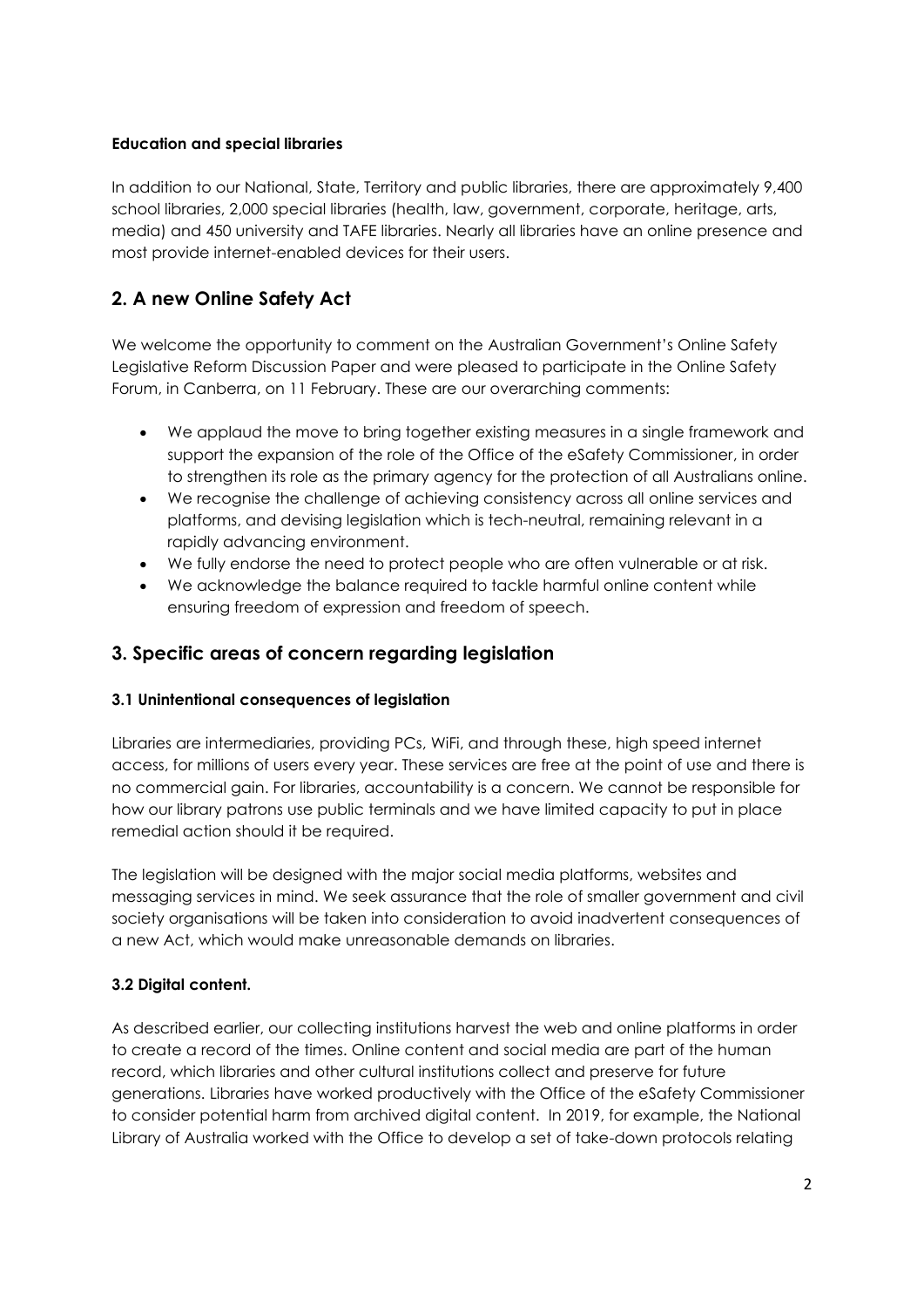to content in the publicly available, fully text searchable Australian Web Archive. The protocols have proven to be robust and effective.

## **3.3 Reporting requirements**

Public libraries would like clarity about legislated reporting requirements for institutions hosting publicly accessible internet devices. One example is if a library staff member witnessed a breach on a public PC, would it be a similar obligation to when a staff member witnessed child or elder abuse? This requirement would need to be taken into account by libraries when drafting policies and procedures, and it would be factored into staff training.

#### **3.4 Relationship with other legislative reform**

We are in discussions with the Classification Branch of the Department of Infrastructure, Transport, Regional Development and Communications about possible ways to free up availability of films in languages other than English (LOTE) in libraries. This has been seriously constrained by the lack of an economic return for our suppliers. Putting a foreign language film, which will be sold in small quantities to libraries, through the Classification process removes much of the profit margin. One of the possibilities could be some form of selfclassification for libraries. However, we would not want this new responsibility, if it were to arise, to increase our liability in the area of online safety. This would be an unfortunate inadvertent consequence of the legislation.

## **4. The role of the Office of the eSafety Commissioner**

We have been closely involved with the Office of the eSafety Commissioner since its first iteration. ALIA has promoted the role of the Commissioner; libraries have been highly active partners in the eSafe Spaces and Be Connected programs. We have found the Office to be a knowledgeable, expert resource and an effective delivery partner.

Creating an agency at a federal level to handle online safety has helpfully created a focal point for libraries and other organisations. However, there is still confusion created by the multiplicity of Departments and agencies running related programs and campaigns such as Stay Smart Online, ReportCyber, ScamWatch, National Scams Awareness Week.

While this confusion does create a degree of muddle and overlap, the number of agencies active in this space results in additional pockets of funding for public awareness which we would be reluctant to lose.

## **5. In conclusion**

ALIA and our library members are generally in favour of the approach to Online Safety Legislative Reform described in the Discussion Paper but we appreciate the opportunity to voice our specific concerns. We look forward to further involvement as the consultation moves into the next phase.